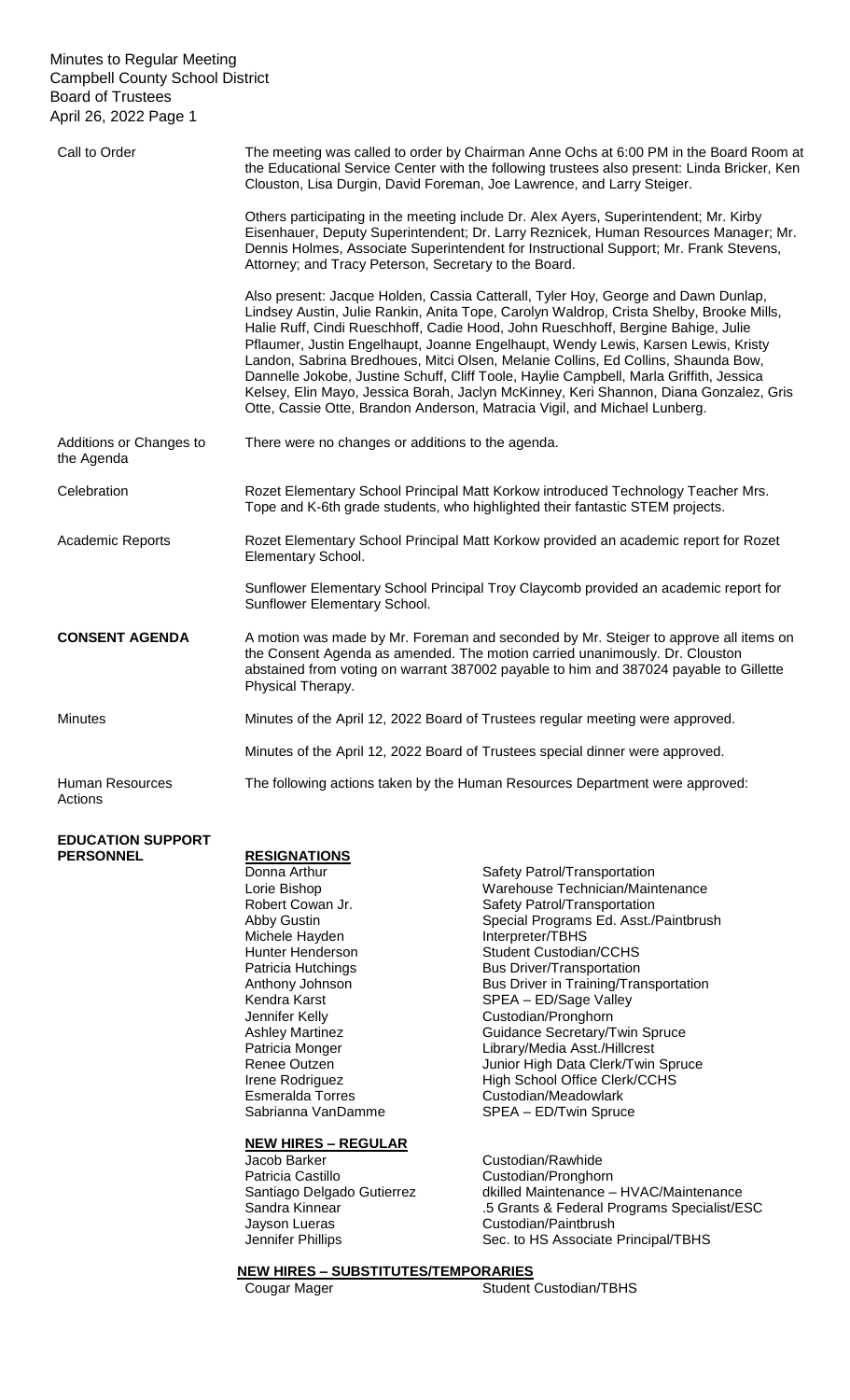# **TRANSFERS**

## **CERTIFIED RESIGNATIONS**

# **NEW HIRES - REGULAR**

**TRANSFERS**

### **EXTRA DUTY RESIGNATIONS**

## **EXTRA DUTY RECOMMENDATIONS**

Ramona Fischer FROM: Title I Assistant/Wagonwheel TO: SPEA – ED/Sage Valley Heather Kelly **FROM: Bus Driver in Training/Transportation** TO: Bus Driver/Transportation Mayra Martinez **FROM: SPEA – ASD/Lakeview** TO: Translator/CCHS KC Sousley **FROM: Bus Assistant/Transportation** TO: Custodian/TBHS

Kailee Haefele First Grade Teacher/Cottonwood Keri Kenyon-Wood English Teacher/TBHS<br>
Dillon Kuhbacher Social Studies Teacher Social Studies Teacher/TBHS Cristin Miller Second Grade Teacher/Wagonwheel Joseph Moerkerke Guidance Counselor/TBHS<br>
Joseph Quinn Math Teacher/CCHS Math Teacher/CCHS Gary Preston **Gary Preston** Junior High Transitional Teacher/Twin Spruce James Sarvey **Social Studies Teacher/Twin Spruce** Sherrie Strand **Exc. Child Specialist/Twin Spruce** 

ESL Teacher/CCHS Maria Gutierrez **Second Grade DLI Teacher/Rawhide**<br>Misti McMackin **Second Grading Recovery Teacher/Conestoc** 

Misti McMackin **Misti Accovery Teacher/Conestoga**<br>
Uulie Norman **Misti Autism Spectrum Disorder Teacher/Pro** Julie Norman **Autism Spectrum Disorder Teacher/Pronghorn**<br>Christina Oswald **Autism Spectrum Disorder Teacher/Pronghorn** Exc. Child Specialist/Rawhide Tonya Pilcher Sixth Grade Teacher/Conestoga Holly Ricketts **Art Teacher/.9 Cottonwood & .1 4J** Baylee Swenson **Art Teacher/.9 Meadowlark & .1 Little Powder**<br>
Logan Wagoner **Art Teacher/Twin Spruce**<br>
Social Studies Teacher/Twin Spruce Social Studies Teacher/Twin Spruce

Alexis Allsman FROM: Special Programs Case Manager/SSC TO: Special Programs Behavior Specialist/SSC Valerie Bahige FROM: Exc. Child Specialist/Stocktrail TO: Exc. Child Specialist/Sage Valley Abbey Field **FROM: Fifth Grade Teacher/Sunflower** TO: Technology Teacher/Sunflower Andrew Gillett **FROM:** Fifth Grade Teacher/Meadowlark TO: ESL Teacher/.5 TBHS & .5 SVJH Benjamin Haskvitz FROM: Technology Teacher/Sunflower TO: Transitional Teacher/Westwood Carl Matson FROM: Sixth Grade Teacher/Meadowlark TO: Social Studies Teacher/Twin Spruce Matthew Meyer **FROM: English Teacher/CCHS** TO: Social Studies Teacher/CCHS Nelda Mills FROM: Exc. Child Specialist/Cottonwood TO: Autism Spectrum Disorder Teacher/Lakeview Misty Pikula **FROM: Math Teacher/TSJH** 

TO: Library/Media Specialist/.5 PB & .5 PW Heidi Welch **FROM: Exc. Child Specialist/Conestoga** TO: Exc. Child Specialist/Twin Spruce Jodi Wilson FROM: Science Teacher/TBHS TO: Instructional Facilitator/Lakeview

Danise Newell **Summer School Teacher** Summer School Teacher James Sarvey JH Head Coach – Track/Twin Spruce James Sarvey **7/8 Girls Basketball Coach/Twin Spruce** James Sarvey **1988** T/8 Cross Country Coach/Twin Spruce James Sarvey **Exercis** Events Co-Coordinator/Twin Spruce

Halley Adler **ASD Summer School SPEA/SSC**<br>Alexis Allsman **ASD Summer School Teacher/SS** ASD Summer School Teacher/SSC John Bayles 7/8 Volleyball Coach/Sage Valley Sasha Beck Summer School PE Activity Coordinator/CCHS<br>Jodie Coombs ASD Summer School SPEA/SSC ASD Summer School SPEA/SSC Cara Cundall-Binder **ASD Summer School SPEA/SSC**<br>Victoria Deaton **ASD Summer School Teacher/SS** ASD Summer School Teacher/SSC Toni Diede ASD Summer School SPEA/SSC Taylor Pownall **ASD Summer School Teacher/SSC** Jerri Redman ASD Summer School SPEA/SSC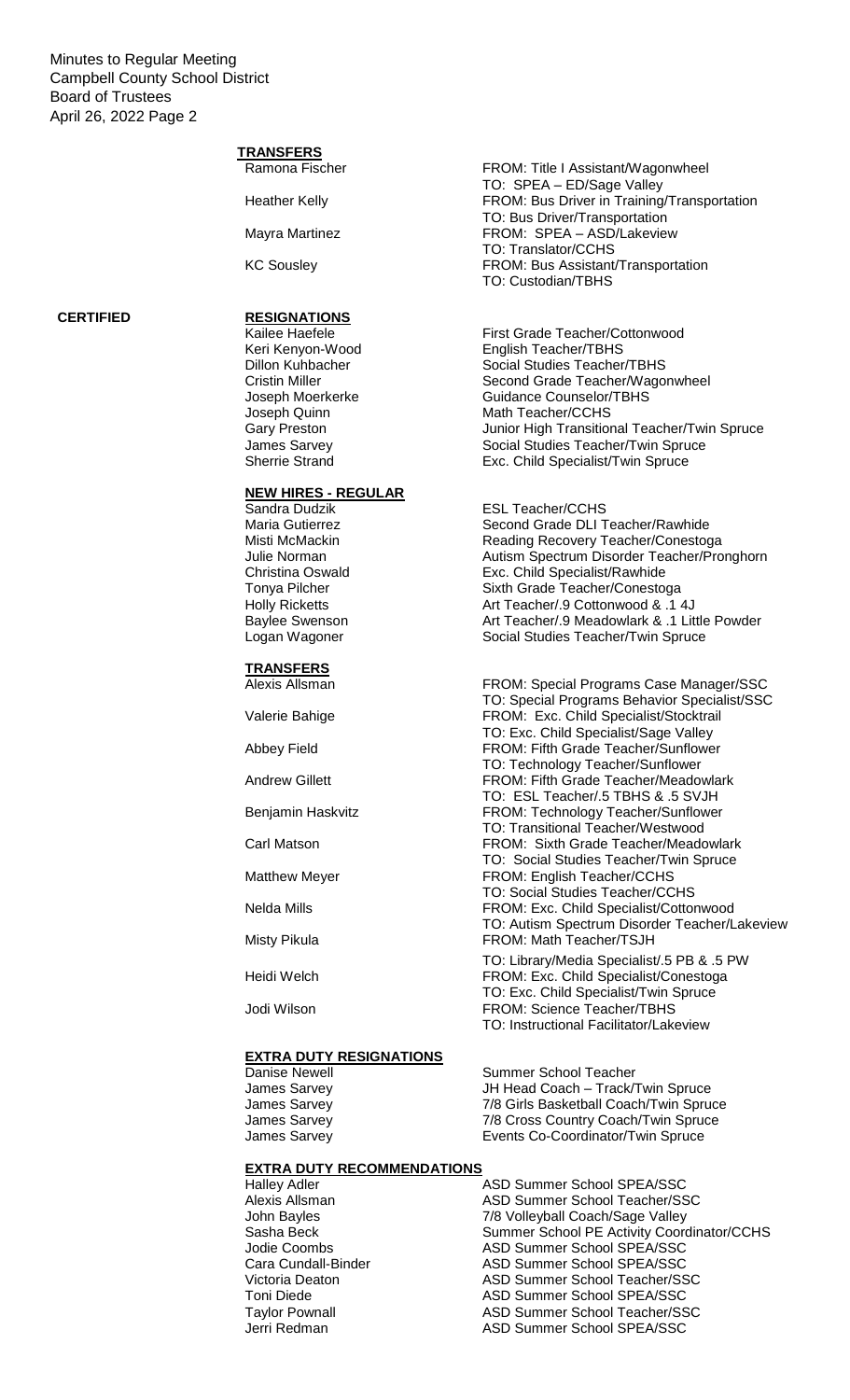|                                   | <b>Sheila Rives</b><br>Alexa Shedden<br>Karlie Steele                                                                                                                                                                                                                                                                                                                                                                                                                                                                                                                                                                                                                                                                                                                                                                                                                                                                                                                                                                                                                                                                                                                                                                                                                                                                                                                                                                                                                                                                                                                               | ASD Summer Community Living Coordinator<br>ASD Summer School Teacher/SSC<br>ASD Summer School SPEA/SSC                                                                                                                                               |  |
|-----------------------------------|-------------------------------------------------------------------------------------------------------------------------------------------------------------------------------------------------------------------------------------------------------------------------------------------------------------------------------------------------------------------------------------------------------------------------------------------------------------------------------------------------------------------------------------------------------------------------------------------------------------------------------------------------------------------------------------------------------------------------------------------------------------------------------------------------------------------------------------------------------------------------------------------------------------------------------------------------------------------------------------------------------------------------------------------------------------------------------------------------------------------------------------------------------------------------------------------------------------------------------------------------------------------------------------------------------------------------------------------------------------------------------------------------------------------------------------------------------------------------------------------------------------------------------------------------------------------------------------|------------------------------------------------------------------------------------------------------------------------------------------------------------------------------------------------------------------------------------------------------|--|
|                                   | <b>EXTRA DUTY TRANSFERS</b><br>Jace Jensen                                                                                                                                                                                                                                                                                                                                                                                                                                                                                                                                                                                                                                                                                                                                                                                                                                                                                                                                                                                                                                                                                                                                                                                                                                                                                                                                                                                                                                                                                                                                          | FROM: Asst. Wrestling Coach/TBHS<br>TO: Head Wrestling Coach/CCHS                                                                                                                                                                                    |  |
| Warrants                          | The following warrants were ratified and approved:<br><b>Payroll Warrants</b><br><b>Combined Fund Warrants</b><br><b>ACH Combined Funds</b><br><b>ACH Nutritional Services</b><br>Major Maintenance Warrants<br><b>Nutritional Services Fund Warrants</b><br><b>Insurance Warrants</b><br><b>Student Activities Warrants</b><br><b>Activity Officials CCHS Warrants</b><br><b>Activity Officials TBHS Warrants</b>                                                                                                                                                                                                                                                                                                                                                                                                                                                                                                                                                                                                                                                                                                                                                                                                                                                                                                                                                                                                                                                                                                                                                                  | 231169 - 231281<br>386939 - 387150<br>1839, 1841, 1885<br>1838, 1840, 1901<br>8788 - 8807<br>12520 - 12534<br>4502 - 4509<br>37213 - 37218<br>6478 - 6499<br>1787 - 1812                                                                             |  |
| <b>Bids and Quotes</b>            | The following bids and quotes were approved:<br>1. District-Wide Painting Services for July 1, 2022-June 30, 2025 were awarded to Raisley<br>Painting LLC in the amount of \$55.00 Hourly Rate for Supervisor, \$48.00 Hourly Rate for<br>Painter, and \$38.00 Hourly Rate for General Laborer.<br>2. Wright Junior-Senior High School Weight Room Equipment was awarded to Universal<br>Athletic in the amount of \$32,616.00.<br>3. Milk Coolers were awarded to Central Restaurant Products in the amount of \$9,897.00,<br>Electric Convection Oven was awarded to Douglas Equipment in the amount of \$4,081.56,<br>and Tilt Skillet was awarded to Douglas Equipment in the amount of \$14,399.47. Total<br>award amount is \$28,378.03.<br>4. Sunflower Elementary Stand-On Vacuum was awarded to Cowboy Supply House Inc., in<br>the amount of \$12,473.25, Rozet Elementary Carpet Extractor was awarded to Norco, Inc.,<br>in the amount of \$4,183.96, Conestoga Elementary Scrubber was awarded to Norco, Inc.,<br>in the amount of \$5,338.56, and Rawhide Elementary Carpet Extractor was awarded to<br>Norco, Inc., in the amount of \$4,183.96 for a total of \$26,179.73.<br>5. Meadowlark Elementary New Playground Equipment was awarded to Churchich<br>Recreation, LLC in the amount of \$85,504.00.<br>6. Sage Valley Junior High Restroom was awarded to Norton Construction in the amount of<br>\$308,000.00 and Paintbrush Elementary Vanity Remodel was awarded to Norton<br>Construction in the amount of \$59,000.00 for a total award of \$367,000.00. |                                                                                                                                                                                                                                                      |  |
| Contract and<br>Agreements        | The following contracts and agreements were approved:<br><b>Softball Fields</b><br>4. STEM Showcase Lease Agreement with CAM-PLEX<br>5. Annual Renewal Agreement with FMX Software                                                                                                                                                                                                                                                                                                                                                                                                                                                                                                                                                                                                                                                                                                                                                                                                                                                                                                                                                                                                                                                                                                                                                                                                                                                                                                                                                                                                  | 1. License, Subscription, Maintenance, and Support Agreement with PowerSchool<br>2. Sunflower Elementary School Student Portrait Agreement with Inter-State Studio<br>3. Amendment to Memorandum of Understanding with the City of Gillette, Wyoming |  |
| 2022-2023 Fee<br><b>Schedules</b> | The 2022-2023 academic and activity fee schedules were approved.                                                                                                                                                                                                                                                                                                                                                                                                                                                                                                                                                                                                                                                                                                                                                                                                                                                                                                                                                                                                                                                                                                                                                                                                                                                                                                                                                                                                                                                                                                                    |                                                                                                                                                                                                                                                      |  |
| Mil Levies                        |                                                                                                                                                                                                                                                                                                                                                                                                                                                                                                                                                                                                                                                                                                                                                                                                                                                                                                                                                                                                                                                                                                                                                                                                                                                                                                                                                                                                                                                                                                                                                                                     | Approval was given to continue the Board of Cooperative Higher Education Services one-<br>half mil levy and the Campbell County Community Recreation District one mil levy.                                                                          |  |
| Policies                          | Statutes 3280 Investments/Surplus Funds was approved.                                                                                                                                                                                                                                                                                                                                                                                                                                                                                                                                                                                                                                                                                                                                                                                                                                                                                                                                                                                                                                                                                                                                                                                                                                                                                                                                                                                                                                                                                                                               | Minor revisions to Policy 3280 Investments were approved, and eliminating 3280-R as a<br>regulation and making it a pdf fillable form with the title Statement of Receipt of Policy and                                                              |  |
|                                   | Purchasing were approved.                                                                                                                                                                                                                                                                                                                                                                                                                                                                                                                                                                                                                                                                                                                                                                                                                                                                                                                                                                                                                                                                                                                                                                                                                                                                                                                                                                                                                                                                                                                                                           | Minor revisions to Policy 3320 Purchasing and Administrative Regulation 3320-R                                                                                                                                                                       |  |
|                                   |                                                                                                                                                                                                                                                                                                                                                                                                                                                                                                                                                                                                                                                                                                                                                                                                                                                                                                                                                                                                                                                                                                                                                                                                                                                                                                                                                                                                                                                                                                                                                                                     | Minor revisions to Policy 3370 Nutrition Services Procurement were approved.                                                                                                                                                                         |  |
|                                   | Minor revisions to Policy 4028 Personnel Records and Files and Administrative Regulation<br>4028-R Personnel Records and Files were approved.                                                                                                                                                                                                                                                                                                                                                                                                                                                                                                                                                                                                                                                                                                                                                                                                                                                                                                                                                                                                                                                                                                                                                                                                                                                                                                                                                                                                                                       |                                                                                                                                                                                                                                                      |  |
|                                   |                                                                                                                                                                                                                                                                                                                                                                                                                                                                                                                                                                                                                                                                                                                                                                                                                                                                                                                                                                                                                                                                                                                                                                                                                                                                                                                                                                                                                                                                                                                                                                                     | Minor revisions to Administrative Regulation 5113-R Student Attendance were approved.                                                                                                                                                                |  |
| <b>Student Expulsions</b>         | Students #41 and #42 were expelled for one calendar year.                                                                                                                                                                                                                                                                                                                                                                                                                                                                                                                                                                                                                                                                                                                                                                                                                                                                                                                                                                                                                                                                                                                                                                                                                                                                                                                                                                                                                                                                                                                           |                                                                                                                                                                                                                                                      |  |
| <b>Surplus Requests</b>           |                                                                                                                                                                                                                                                                                                                                                                                                                                                                                                                                                                                                                                                                                                                                                                                                                                                                                                                                                                                                                                                                                                                                                                                                                                                                                                                                                                                                                                                                                                                                                                                     | Administration approved surplus and recycle of obsolete and outdated items.                                                                                                                                                                          |  |

# **CONSENT AGENDA ENDS**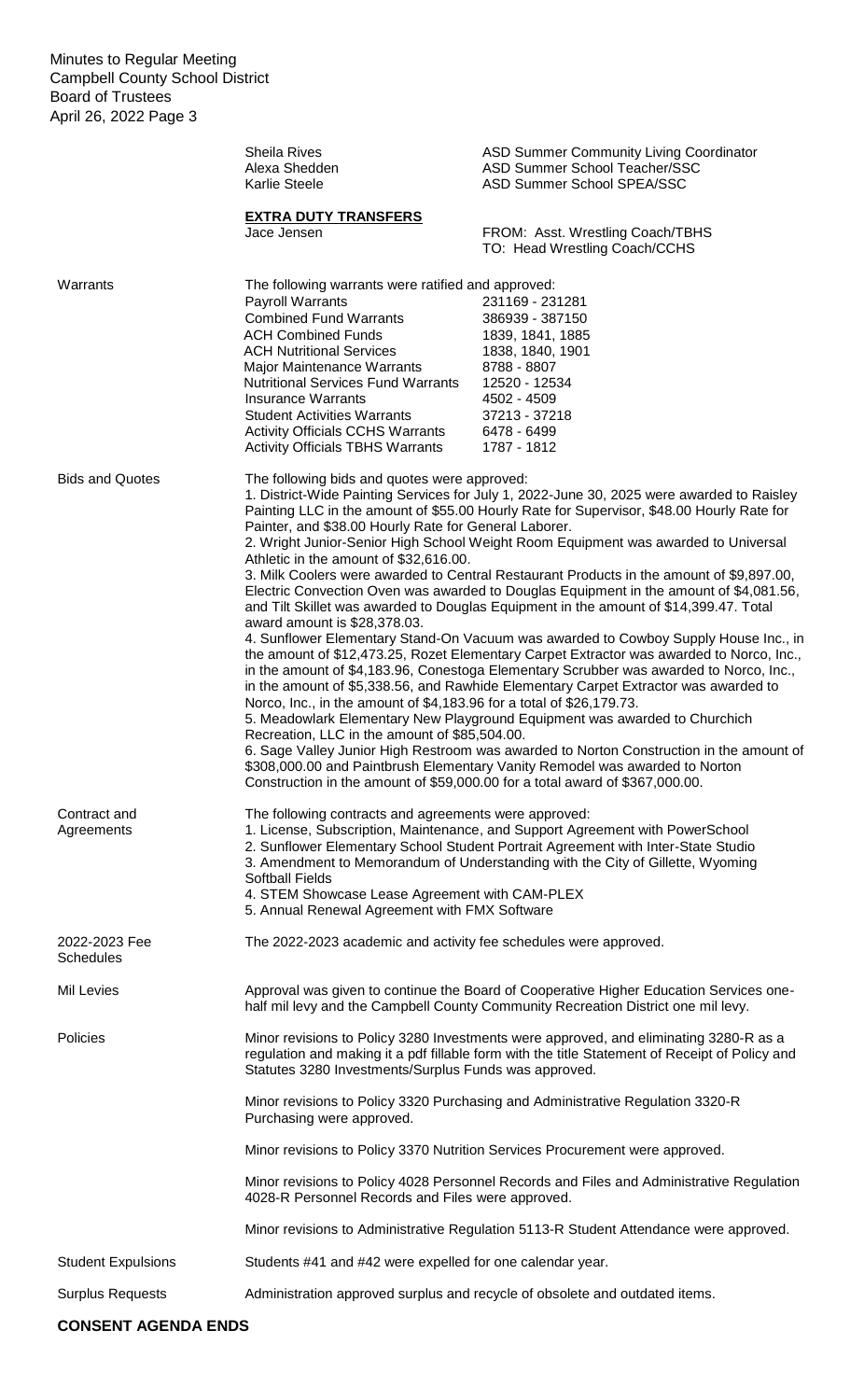| <b>Staff Communicators</b>                | Certified Staff Communicators Assembly representatives Crista Shelby and Julie Rankin;<br>and ESP Staff Communicators Assembly representatives Jacque Holden, Tyler Hoy, and<br>Michael Lunberg presented their proposals for 2022-2023 salaries and benefits. Both<br>groups proposed the salary schedules be serviced. The proposal included the following:<br>allow one step for ESP and certified and a horizontal step for certified where applicable;<br>add \$500 to the base salary for certified staff, this would equate to a 1.02% increase to the<br>ESP base; a one-time stipend of 2% to ESP employees who are topped out on their salary<br>schedule and to certified employees who are topped out at either the BA+45, MA+45, or<br>Doctorate schedules. It was requested that the Board consider using a portion of the<br>unbudgeted ESSER II funds to provide staff with Workforce Stabilization payment(s) to<br>promote retention for current employees and attract new employees. Dr. Ayers will present<br>his salary and benefit recommendations to the Board for consideration on May 10. |
|-------------------------------------------|--------------------------------------------------------------------------------------------------------------------------------------------------------------------------------------------------------------------------------------------------------------------------------------------------------------------------------------------------------------------------------------------------------------------------------------------------------------------------------------------------------------------------------------------------------------------------------------------------------------------------------------------------------------------------------------------------------------------------------------------------------------------------------------------------------------------------------------------------------------------------------------------------------------------------------------------------------------------------------------------------------------------------------------------------------------------------------------------------------------------|
| <b>DLI Program</b><br>Reconfiguration     | Mr. Eisenhauer reviewed public input from the DLI Reconfiguration Public Hearing held on<br>April 20, 2022, and the reconfiguration proposal, which includes moving the Rawhide<br>Elementary DLI students into Stocktrail Elementary. Stocktrail Elementary traditional K-4<br>students and their teachers would transfer to Prairie Wind Elementary and bussing would<br>be provided for the students. The 2022-2023 fifth and sixth-grade Stocktrail students have<br>the option to remain at Stocktrail Elementary.                                                                                                                                                                                                                                                                                                                                                                                                                                                                                                                                                                                            |
|                                           | After receiving public comment and having further discussion, Mrs. Ochs asked for a<br>motion to approve the proposal of moving the DLI Program from Rawhide Elementary to<br>Stocktrail Elementary with the request that administration look into offering the DLI<br>program to the Stocktrail Elementary attendance area kindergarten through first-grade<br>students. Mr. Foreman made the motion, and Mrs. Bricker seconded the motion. The<br>motion carried 6-1 with Mr. Steiger, Mr. Foreman, Dr. Clouston, Mrs. Durgin, and Dr.<br>Lawrence voting yes, and Mrs. Bricker voting no.                                                                                                                                                                                                                                                                                                                                                                                                                                                                                                                       |
| <b>Property and Casualty</b><br>Insurance | Mr. Holmes provided information on property and casualty insurance. Currently, the<br>district's insurance cost is \$1.6 million. Mr. Holmes asked for permission from the board to<br>put out an RFP (Request for Proposal). After discussion, the board recommended Mr.<br>Holmes get quotes for comparison and bring that information back to the Board.                                                                                                                                                                                                                                                                                                                                                                                                                                                                                                                                                                                                                                                                                                                                                        |
| <b>Public Comments</b>                    | None.                                                                                                                                                                                                                                                                                                                                                                                                                                                                                                                                                                                                                                                                                                                                                                                                                                                                                                                                                                                                                                                                                                              |
| <b>Trustee Celebrations</b>               | Chairman Ochs shared she is very excited about the first annual Campbell County School<br>District Stem Showcase at the CAM-PLEX on May 3 in the Energy Hall from 9:00 am-2:15<br>pm. She invited everyone to come and see what our STEM program is all about in our<br>district. Mrs. Ochs thanked Mr. Eisenhauer for facilitating the DLI public hearing. She had<br>many positive comments from the community.                                                                                                                                                                                                                                                                                                                                                                                                                                                                                                                                                                                                                                                                                                  |
|                                           | Dr. Ayers thanked Mr. Holmes, transportation, custodial, and maintenance staff for working<br>over the weekend to clear snow at the schools and administration buildings from the<br>blizzard. Their hard work is appreciated.                                                                                                                                                                                                                                                                                                                                                                                                                                                                                                                                                                                                                                                                                                                                                                                                                                                                                     |
|                                           | Dr. Clouston thanked CAM-PLEX for the use of the facility for the STEM showcase for the<br>rental fee of only \$250.00.                                                                                                                                                                                                                                                                                                                                                                                                                                                                                                                                                                                                                                                                                                                                                                                                                                                                                                                                                                                            |
| Adjournment                               | With no other business before the board, the meeting was adjourned at 7:52 PM.                                                                                                                                                                                                                                                                                                                                                                                                                                                                                                                                                                                                                                                                                                                                                                                                                                                                                                                                                                                                                                     |

Secretary Tracy Peterson